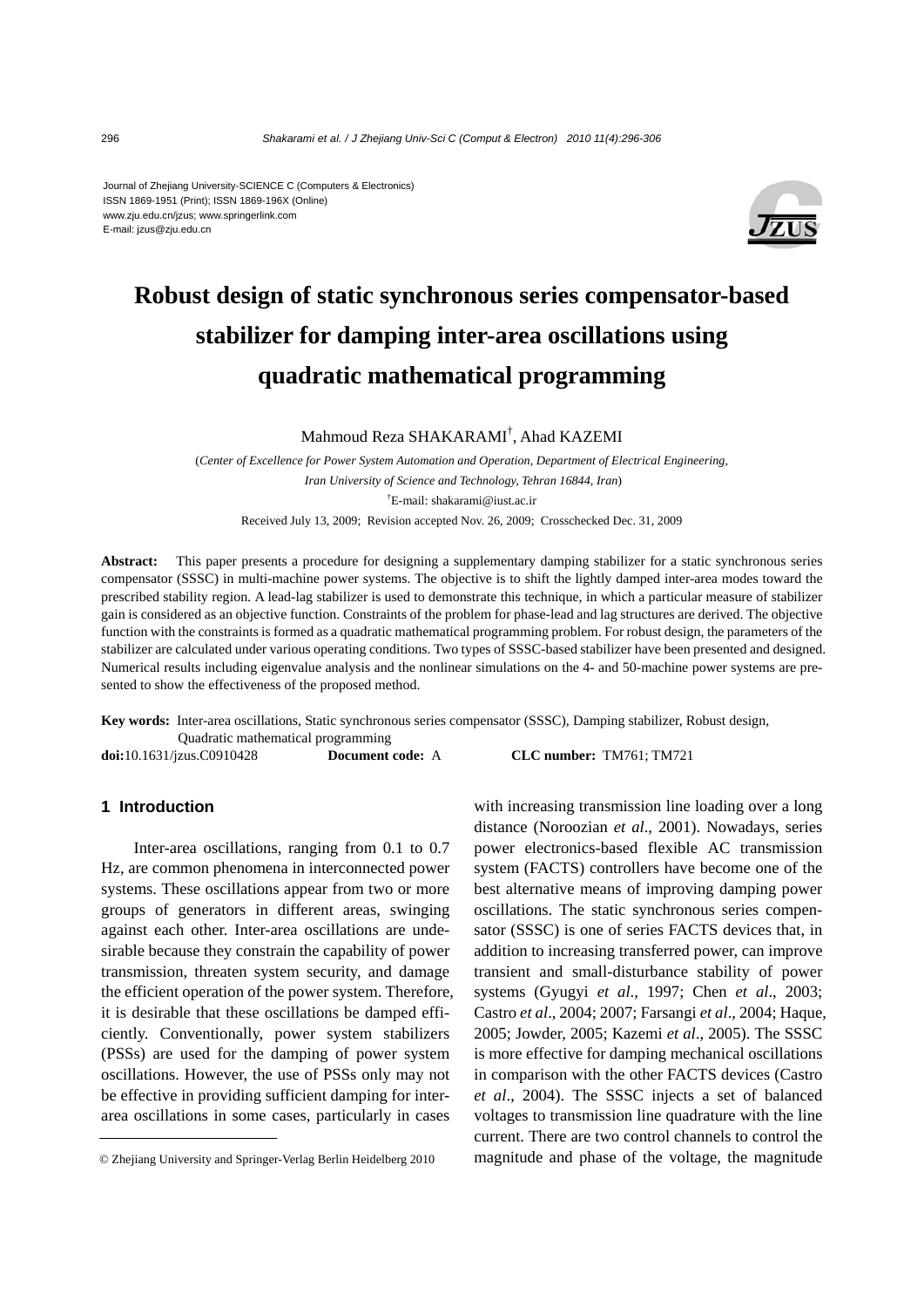control channel and the phase control channel. When the SSSC is used for damping of mechanical oscillations, the damping stabilizer can be applied to both channels.

One of the effective methods of designing damping stabilizers in FACTS devices is linear programming (Pourbeik and Gibbard, 1996; 1998). In these works, researchers have calculated the phase of the stabilizer, and then assuming that the stabilizer phase remains constant in the frequency range of oscillation modes, they have calculated the gain of the stabilizer using a linear programming method. This assumption may not be true. In (da Cruz and Zanetta, 1997; Zanetta and da Cruz, 2005), gain and phase of PSS have been calculated simultaneously using mathematical programmings. The proposed method in these papers has been presented for a phase-lead stabilizer. However, to improve damping mechanical oscillations the stabilizer, in some cases particularly in the FACTS devices, may need a lag structure. Meanwhile, parameters of PSS in these papers have been calculated for certain operational conditions. However, a set of stabilizer parameters which stabilizes the system under a certain operational condition may not be satisfactory when there is a drastic change in the operational condition.

In this paper, a robust design of an SSSC-based stabilizer is presented as a quadratic mathematical programming problem. Constraints of the problem have been calculated for a phase-lead and a phase-lag stabilizer. The possible operational conditions that have significant effects on damping inter-area oscillations are simultaneously considered. Magnitudeand phase-based stabilizers as two types of the stabilizer are presented for SSSC. The stabilizers are designed for damping inter-area oscillations. The proposed method is used to design an SSSC-based stabilizer in a small and a large multi-machine power system.

## **2 Power system model**

#### **2.1 Generator**

Depending on studying phenomena, goals, conditions and interesting time-scale, different approximations can be used to simplify modeling of synchronous machines. The nature of low frequency inter-area oscillations is related to the rotor of generators. Because of inertia, the rotation of rotors is relatively slow. Therefore, fast dynamics of stator and network is negligible in the study of inter-area oscillations. Usually sub-transient time constants are small in comparison with transient time constants. Therefore, the dynamics of dampers can be neglected yet still provide a good approximation. The turbine tends to be slow and the time constants of turbine/governor states can be relatively large. Therefore, it is supposed that mechanical power on shaft of turbines during a fault with a short clearing time is constant. This assumption is useful and it is used for most studies of angle stability in the power systems. According to the above assumptions, a fourth-order d-q axis model is used for a synchronous machine in this paper. This model can truly show the generators for studying inter-area oscillations. Nonlinear dynamic equations for each generator are presented in Appendix A.

## **2.2 Exciter**

The IEEE type-AC-4A excitation system is considered in this work. Its block diagram is shown in Fig. 1. The roles of the used parameters for the system have been discussed in Anderson and Fouad (1977).



**Fig. 1 Block diagram of the IEEE type-AC-4A excitation system** 

#### **2.3 SSSC modeling**

It is assumed that, in a multi-machine power system, an SSSC is installed on the transmission line between nodes 1 and 2 (Fig. 2).



**Fig. 2 Structure of the static synchronous series compensator (SSSC)**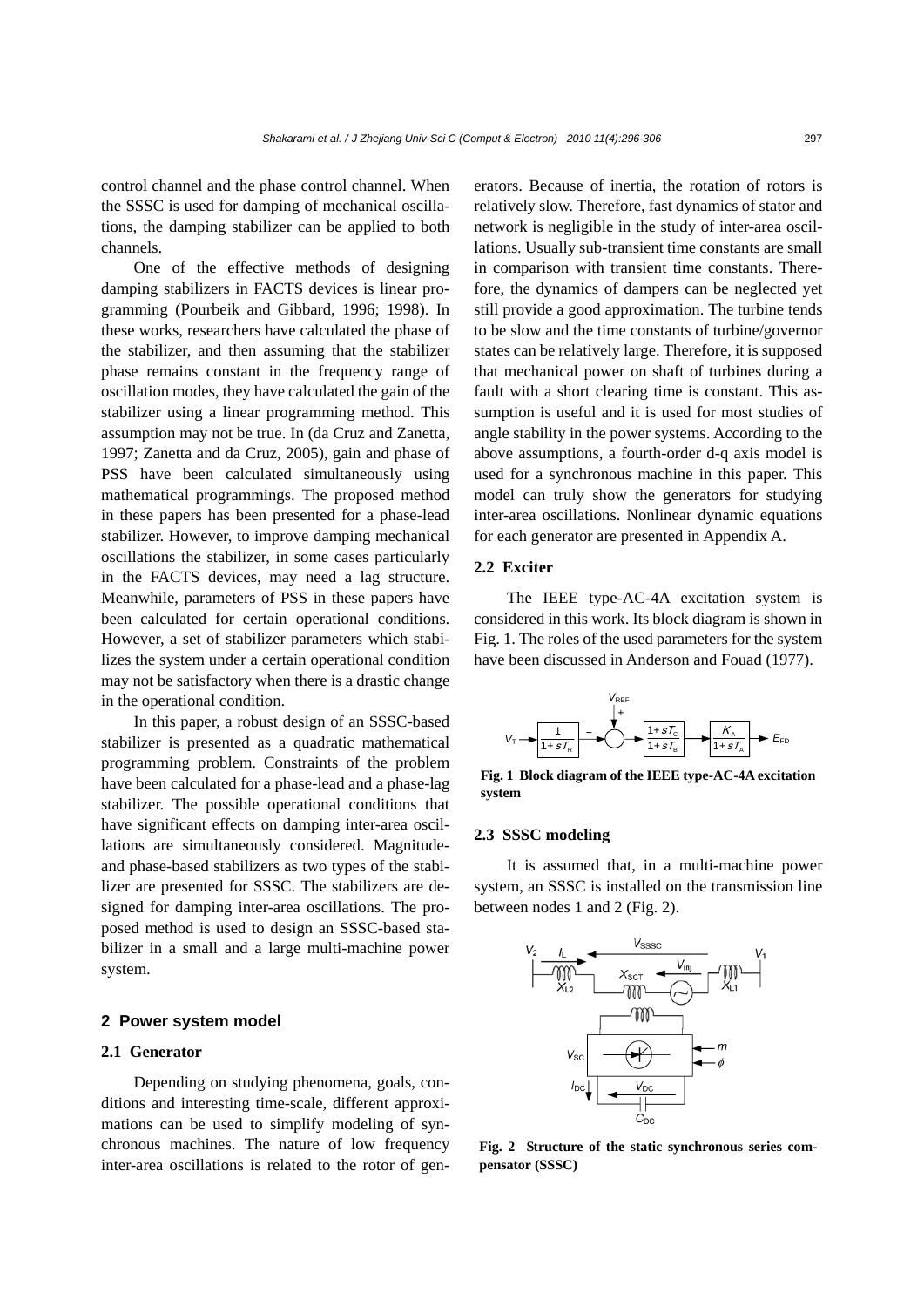The SSSC consists of a series coupling transformer (SCT) with the leakage reactance  $X<sub>SCT</sub>$ , a three-phase gate turn-off (GTO) based voltage source converter (VSC) and a DC capacitor. The SSSC can be described as (Wang, 1999)

$$
V_{\text{inj}} = mkV_{\text{DC}}(\cos\phi + j\sin\phi),\tag{1}
$$

$$
I_{L} = I_{D} + jI_{Q} = |I_{L}| \angle \psi,
$$
 (2)

$$
\frac{dV_{\rm DC}}{dt} = \frac{mk}{C_{\rm DC}} (I_D \cos \phi + I_Q \sin \phi),
$$
 (3)

where *V*inj is the AC injected voltage by the SSSC; *m* and  $\phi$  are the modulation ratio and phase defined by pulse width modulation (PWM), respectively; *k* is the ratio between the AC and DC voltage depending on the converter structure;  $V_{DC}$  is the DC voltage;  $C_{DC}$  is the DC capacitor value;  $I_D$  and  $I_Q$  are D and Q components of the line current *I*L, respectively.

#### **3. SSSC-based stabilizers**

#### **3.1 Phase-based stabilizer**

Assuming a lossless SSSC, the AC voltage is kept in quadrature with the line current, so that the SSSC exchanges only reactive power with the transmission line. By adjusting the magnitude of the injected voltage, the reactive power exchange can be controlled. When the SSSC voltage lags the line current by 90º, it emulates a series capacitor. It can also emulate a series inductor when the voltage leads the line current by 90º. Thus, an SSSC can be considered as a series reactive compensator where the degree of compensation can be varied by controlling the magnitude of the injected voltage. In this study, the SSSC is considered in capacitor mode. To keep the injected voltage in quadrature with the line current, a proportional-integral (PI) controller (Fig. 3) has been used. Here  $\phi_{\text{ref}}$  is the phase of the injected voltage in steady state and is defined as  $\phi_{\text{ref}} = -90^{\circ} + \psi_{\text{ss}}$ , where  $\psi_{ss}$  is the angle of the line current in steady state,  $T_{SSSC}$  is the time constant of the converter, and  $K_{\rm P}$  and  $K_{\rm I}$  are the proportional and integral gain of the PI controller, respectively. A lead-lag stabilizer for damping inter-area oscillations is included in the PI controller. In this case, the stabilizer is called the phase-based stabilizer and for convenience written as

the ' $\phi$ -based stabilizer'. In this stabilizer,  $T_w$  is a time constant usually in the range of 1–15 s. To design a stabilizer, the value of *T* is usually assumed pre-specific, and  $x_2$ ,  $x_1$ , and  $x_0$  are parameters to be determined. In this study, the value of *T* adopted for the stabilizer is considered according to the typical values in previous studies particularly in (Anderson and Fouad, 1977; Sauer and Pai, 1998).



**Fig. 3 Block diagram of the static synchronous series compensator (SSSC) phase controller with a damping stabilizer**

The feedback signal for the stabilizer is selected amongst local signals as the line current, the line real power, and the line reactive power.

#### **3.2 Magnitude-based stabilizer**

To control the magnitude of the injected voltage, modulation ratio *m* can be controlled. Fig. 4 shows the block diagram of the controller in this case. Here, *m*ref is the modulation ratio in the steady state condition and its value is considered as  $m_{\text{ref}} = X_{\text{ref}}I_{\text{ss}}$ , where  $I_{\text{ss}}$  is the line current in steady state and  $X_{\text{ref}}$  is the reactance produced by the SSSC in steady state. A stabilizer for damping of inter-area oscillations is included in the magnitude controller. This stabilizer is the *m*-based stabilizer.



**Fig. 4 Block diagram of the static synchronous series compensator (SSSC) magnitude controller with a damping stabilizer**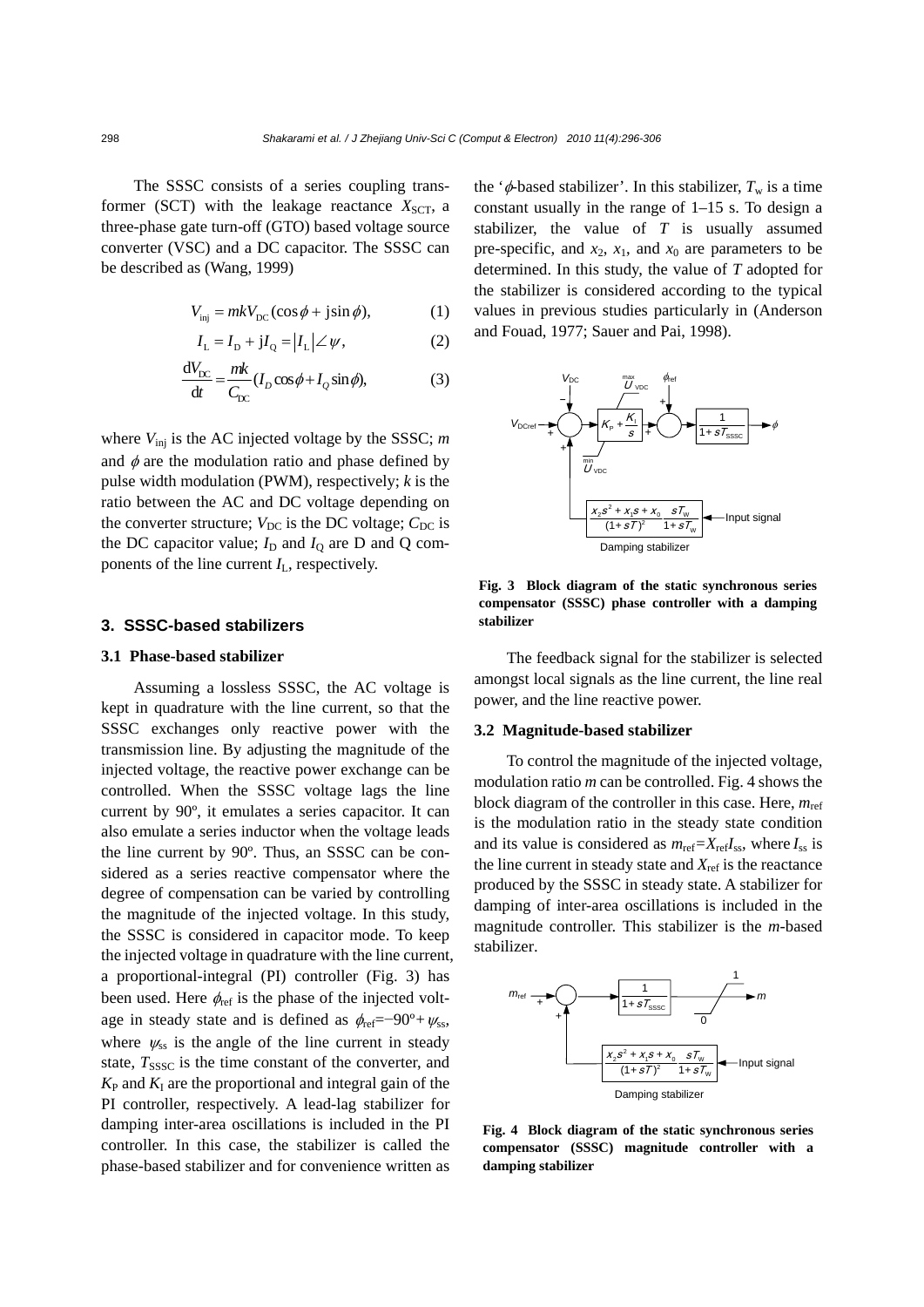#### **4 Stabilizer design**

The method adopted in this work is an extension to the method proposed by Zanetta and da Cruz (2005), taking into account a phase-lag stabilizer for SSSC. This method is summarized as follows: In the first step, the closed-loop system is considered as in Fig. 5a, where G and  $\overline{F}$  are the power system transfer matrix and the stabilizer transfer matrix, respectively. In the second step, the stabilizer transfer matrix is changed by  $\Delta F$ . In this case, the closed-loop system change is shown in Fig. 5b, where  $\overline{G}$  is the transfer matrix of the inner loop between *G* and  $\overline{F}$ . In Fig. 5,  $U_{\text{ref}}$  is the input signal of the system.  $U_{\text{ref}}$  is replaced by *V*<sub>DCref</sub> and  $m_{\text{ref}}$  for the phase- and magnitude-based stabilizers, respectively. One of the local signals is selected as the feedback signal for the stabilizer. Δ*F* is calculated to shift eigenvalues of critical modes to the desired values.



**Fig. 5 Closed-loop system (a) in the first step and (b) in the second step** 

In the following, a procedure for calculating Δ*F* is presented. Assuming that variations of  $\Delta F$  is sufficiently small, the variation of the eigenvalues can be approximated as

$$
\Delta \lambda_i^p = \rho_i^p \Delta f(\lambda_i^p), \quad i = 1, 2, ..., n,
$$
 (4)

where *n* is the number of the critical eigenvalues;  $p$  is the point of operation;  $\rho_i^p$  is the residue associated to the *i*th eigenvalue of  $\overline{G}$  under the *p*th operation condition. Eq. (4) can be rewritten as

$$
\Delta \lambda_i^p = \left( \text{Re}(\rho_i^p) \text{Re}(\Delta f(\lambda_i^p)) - \text{Im}(\rho_i^p) \text{Im}(\Delta f(\lambda_i^p)) \right) + \text{j} \left( \text{Re}(\rho_i^p) \text{Im}(\Delta f(\lambda_i^p)) + \text{Im}(\rho_i^p) \text{Re}(\Delta f(\lambda_i^p)) \right).
$$
 (5)

It is assumed that the stabilizer has a lead-lag structure as follows:

$$
f(s) = \frac{x_2 s^2 + x_1 s + x_0}{\left(1 + sT\right)^2} \frac{sT_w}{1 + sT_w}.
$$
 (6)

By substituting  $s = \lambda_i^p$  and  $x_z = \Delta x_z$  ( $z = 1, 2, 3$ ) in Eq. (6), the real and imaginary part variations of  $\Delta f(\lambda_i^p)$  are

$$
\operatorname{Re}\left(\Delta f(\lambda_i^p)\right) = R_{2i}^p \Delta x_2 + R_{1i}^p \Delta x_1 + R_{0i}^p \Delta x_0, \tag{7}
$$

$$
\operatorname{Im}\left(\Delta f\left(\lambda_i^p\right)\right) = I_{2i}^p \Delta x_2 + I_{1i}^p \Delta x_1 + I_{0i}^p \Delta x_0,\tag{8}
$$

where  $R_{2i}^p$ ,  $R_{1i}^p$ ,  $R_{0i}^p$ ,  $I_{2i}^p$ ,  $I_{1i}^p$ , and  $I_{0i}^p$  are specified values. To shift critical eigenvalues to the left of the imaginary axis, we must have

$$
\operatorname{Re}(\Delta \lambda_i^p) \le -\left|\Delta \sigma_i^p\right|,\tag{9}
$$

$$
-\left|\Delta \omega_i^p\right| \le \text{Im}(\Delta \lambda_i^p) \le \left|\Delta \omega_i^p\right|,\tag{10}
$$

where  $\Delta \sigma_i^p$  and  $\Delta \omega_i^p$  are the desired shift values of the real part and acceptable frequency variations of the critical eigenvalue  $\lambda_i^p$ , respectively. By substituting Eqs. (7) and (8) in Eq. (5), we can obtain  $\Delta l_i^p$ as a linear function from  $\Delta x_2$ ,  $\Delta x_1$ , and  $\Delta x_0$ . Then, substituting the real part of  $\Delta \lambda_i^p$  in Eq. (9) and its imaginary part in Eq. (10) yields

$$
\alpha_{2i}^p \Delta x_2 + \alpha_{1i}^p \Delta x_1 + \alpha_{0i}^p \Delta x_0 \le -\left| \Delta \sigma_i^p \right|, \qquad (11)
$$

$$
-\left|\Delta\omega_i^p\right| \leq \beta_{2i}^p \Delta x_2 + \beta_{1i}^p \Delta x_1 + \beta_{0i}^p \Delta x_0 \leq \left|\Delta\omega_i^p\right|, \quad (12)
$$

where  $\alpha_{2i}^p$ ,  $\alpha_{1i}^p$ ,  $\alpha_{0i}^p$ ,  $\beta_{2i}^p$ ,  $\beta_{1i}^p$ , and  $\beta_{0i}^p$  are specified values. On the other hand, if the angle of residue  $\rho_i^p$ is positive, the stabilizer must have a phase-lead characteristic. Otherwise, it must have a phase-lag characteristic. Considering  $\hat{x}_2 = \frac{x_2}{x_0 T^2}$ ,  $\hat{x}_1 = \frac{x_1}{x_0 T^2}$  $\hat{x}_2 = \frac{x_2}{x_0 T^2}, \ \ \hat{x}_1 = \frac{x_1}{x_0 T},$ 

and  $\bar{s} = sT$  and substituting them in Eq. (6) yields

$$
f(\overline{s}) = x_0 \frac{\widehat{x}_2 \overline{s}^2 + \widehat{x}_1 \overline{s} + 1}{\left(1 + \overline{s}\right)^2} \frac{T_w \overline{s}}{T + T_w \overline{s}}.
$$
 (13)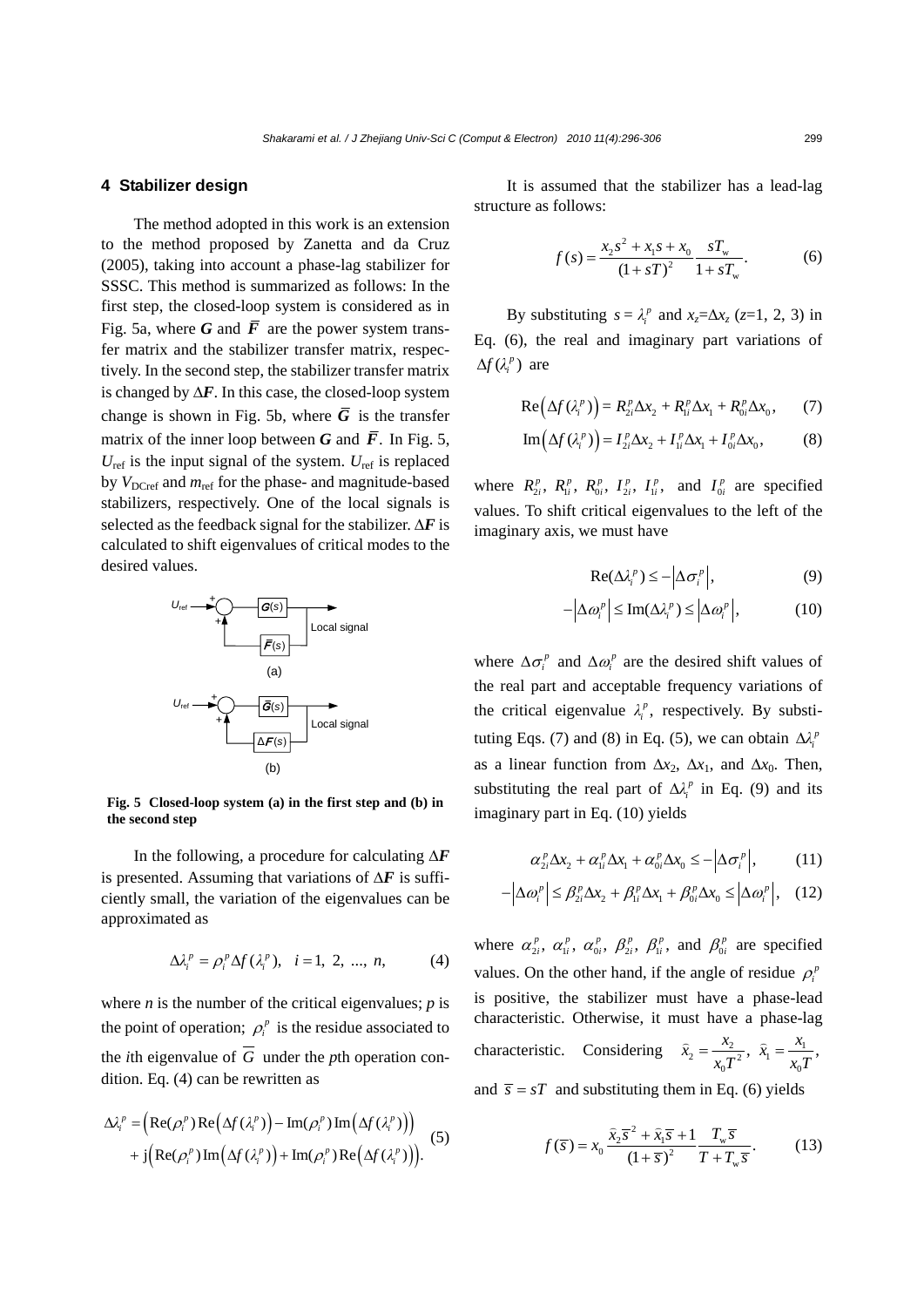According to Dorf and Bishop (2005) for a phase-lead structure, it is assumed that zeroes of  $f(\overline{s})$  are almost one-decade nearer to the center than that of its poles (i.e., they belong to interval[ $-1, -0.1$ ]) and for the phase-lag structure, the zeroes are almost one decade further to the center (i.e., they belong to interval[−10, −1]). This is graphically shown for lead and lag structures in Fig. 6, in which the points inside the triangles and above the parabolas correspond to the above intervals. To represent the constraints as a linear function, the parabolas are approximated by lines. In this case, the zeros may be complex values, but the real parts of the complex zeros are located in the above intervals.



**Fig. 6 Region corresponding to (a) phase-lead and (b) phase-lag stabilizers** 

According to Fig. 6a, the constraints for phase-lead structure can be written as (Zanetta and da Cruz, 2005)

$$
\hat{x}_1 - \hat{x}_2 \le 1,\tag{14}
$$

$$
\hat{x}_1 - 0.1\hat{x}_2 \le 10,\tag{15}
$$

$$
-99x_1 + 18x_2 \le -180. \tag{16}
$$

As shown in Fig. 6b, the constraints for the phase-lag stabilizer are

$$
\hat{x}_1 - \hat{x}_2 \le 1,\tag{17}
$$

$$
10\hat{x}_1 - 100\hat{x}_2 \le 1,\tag{18}
$$

$$
-99\hat{x}_1 + 180\hat{x}_2 \le -18. \tag{19}
$$

Substituting  $\hat{x}_2$  and  $\hat{x}_1$  in Eqs. (14)–(19) and assuming  $x_z = \Delta x_z + \overline{x}_z$  (*z*=1, 2, 3, …), where  $\overline{x}_0$ ,  $\bar{x}_1$ , and  $\bar{x}_2$  are known values, the constraints can be rewritten for lead structure as Eqs. (20)–(22) and for lag structure as Eqs. (23)–(25):

$$
-\Delta x_2 + T\Delta x_1 - T^2\Delta x_0 \le \overline{x}_2 - T\overline{x}_1 + T^2 \overline{x}_0, \quad (20)
$$
  

$$
-\Delta x_2 + 10T\Delta x_1 - 100T^2\Delta x_0 \le \overline{x}_2 - 10T\overline{x}_1 + 100T^2 \overline{x}_0, \quad (21)
$$
  

$$
18\Delta x_2 - 99T\Delta x_1 - 180T^2\Delta x_0 \le -18\overline{x}_2 + 99T\overline{x}_1 + 180T^2 \overline{x}_0, \quad (22)
$$
  

$$
-\Delta x_2 + T\Delta x_1 - T^2\Delta x_0 \le \overline{x}_2 - T\overline{x}_1 + T^2 \overline{x}_0, \quad (23)
$$
  

$$
-100\Delta x_2 + 10T\Delta x_1 - T^2\Delta x_0 \le 100\overline{x}_2 - 10T\overline{x}_1 + T^2 \overline{x}_0, \quad (24)
$$
  

$$
180\Delta x_2 - 99T\Delta x_1 + 18T^2\Delta x_0 \le -180\overline{x}_2 + 99T\overline{x}_1 - 18T^2 \overline{x}_0.
$$
  

$$
(25)
$$

The following function, as the gain of the stabilizer at the frequency  $\overline{\omega}_q$  ( $q=1, 2, ..., N$ ) is considered as the objective function (Zanetta and da Cruz, 2005). This index represents one possible measure of the stabilizer gain. Loop gain of the stabilizer and consequently its control cost is reduced by minimization of this index. As a criterion, to achieve a similar damping ratio for a critical oscillation mode, the stabilizer with lower loop gain is more valuable.

$$
J = \min \sum_{q=1}^{N} \left| f(j\,\overline{\omega}_q) \right|^2, \tag{26}
$$

where  $\overline{\omega}_1$ ,  $\overline{\omega}_2$ ,  $\cdots$ ,  $\overline{\omega}_N$  are a set of frequencies in the complex plane where the critical eigenvalue must be shifted.

By substituting Eq. (6) in Eq. (26) and considering  $s = j\overline{\omega}$  and  $X = \overline{X} + \Delta X$ , we can easily rewrite the objective function as

$$
J = \min\left(\frac{1}{2}\Delta X^{\mathrm{T}}H\Delta X + f^{\mathrm{T}}\Delta X\right),\tag{27}
$$

where the matrix  $H$ , vector  $f$  and vector  $\overline{X} = [\overline{x}_2 \ \overline{x}_1 \ \overline{x}_0]^T$  are known and  $\Delta X = [\Delta x_2 \ \Delta x_1 \ \Delta x_0]^T$ is the unknown vector to be tuned. Eq. (27) with constraints Eq.  $(11)$  and Eq.  $(12)$  and Eqs.  $(20)$ – $(22)$  or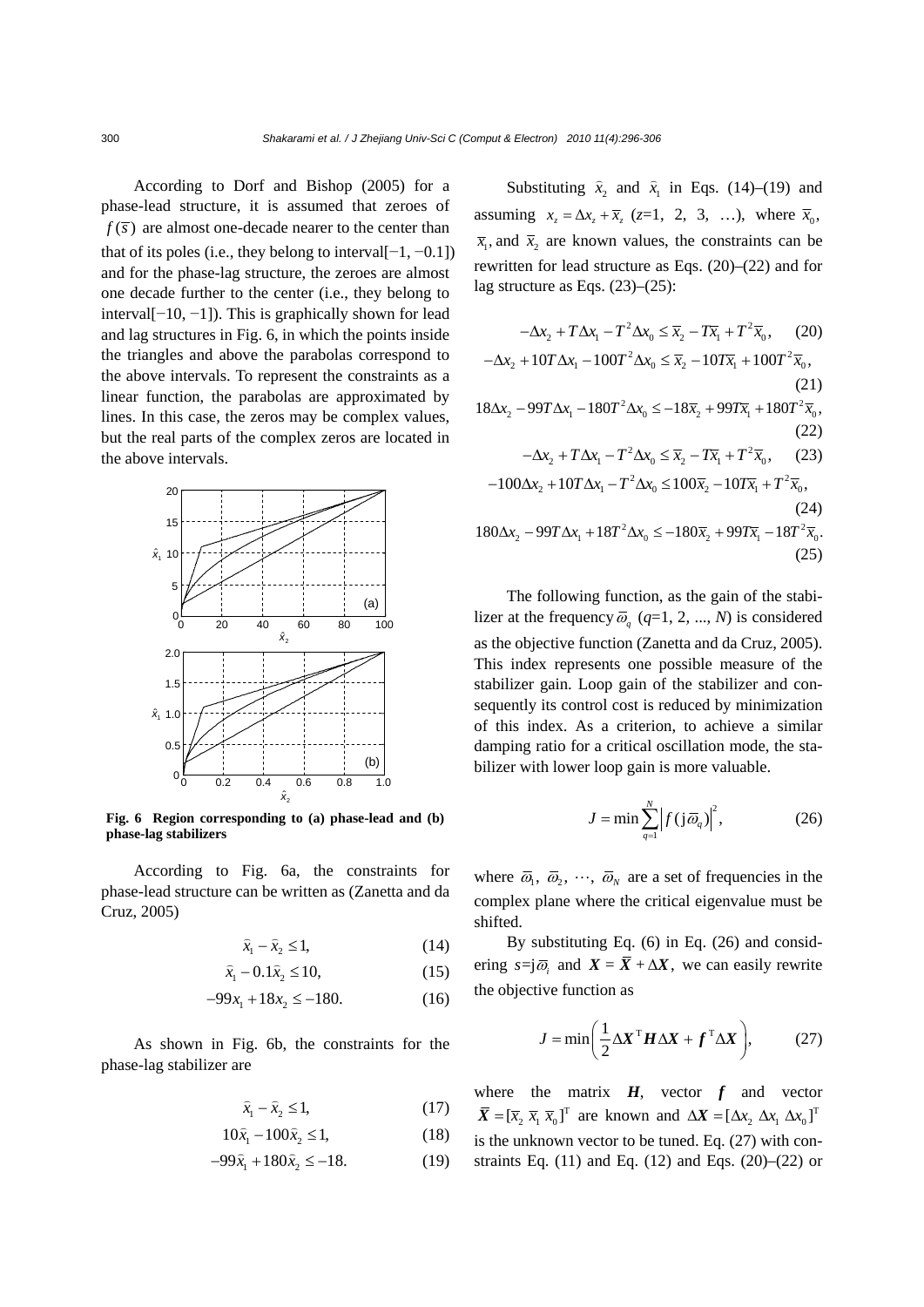Eqs.  $(23)$ – $(25)$  is considered as a quadratic mathematical programming problem. To solve this problem the 'quadprog' algorithm provided by the Matlab Optimization Toolbox is applied here. The proposed approach is an iterative method. In this method, the calculated vector of  $\Delta X$  is added to the known vector  $\overline{X}$  and it is considered as the known vector in the next iteration. The vector  $\overline{X}$  in the first iteration is set to zero.

## **5 Simulation results**

The cases studied here are 2-area 4-machine and 2-area 50-machine power systems as small and large power systems, respectively.

# **5.1 Robust design of the SSSC-based stabilizer in the 4-machine power system**

A single line diagram of the system is shown in Fig. 7 (Liu, 2006). To control inter-area oscillations, an SSSC is installed in the tie-line between nodes 5 and 6. Specific parameters used for the SSSC, generators and network are given in Appendix B. The loads are modeled as constant impedances.

In this system, five operating scenarios based on the transmitted power between the interconnected areas and outages of lines are investigated. To increase the transferred power, with no variation of reactive power of loads, the real power of the load in area 2 has been increased and then the real power of the load in area 1 has been modified to achieve a given tie-line transferred power.

The summary of operating conditions studied in this work is shown in Table 1.

The parameters of PI controller are calculated as follows:

**Table 1 Operating conditions considered in the 4-machine power system**

| Operating<br>condition | Characteristics                 | Transmitted<br>power, $P(MW)$ |
|------------------------|---------------------------------|-------------------------------|
| 1                      | Light loading:                  | 190                           |
|                        | $L_1=11.1$ MW, $L_2=11.9$ MW    |                               |
| 2                      | Nominal loading:                | 380                           |
|                        | $L_1 = 9.2$ MW, $L_2 = 13.8$ MW |                               |
| 3                      | Heavy loading:                  | 410                           |
|                        | $L_1 = 8.9$ MW, $L_2 = 14.1$ MW |                               |
| 4                      | Nominal loading with outage one | 375                           |
|                        | line between nodes 2 and 5      |                               |
| 5                      | Heavy loading with outage one.  | 410                           |
|                        | line between nodes 3 and 4      |                               |

To obtain a suitable response for the system at a certain operational condition, for a positive value of  $K_I$ , the value of  $K_P$  is increased so that the modes related to phase-controller (controller modes) are stable. Meanwhile, the PI controller has no significant degraded effects on damping mechanical oscillations. Then, the values that are suitable for all considered operation conditions are selected. For the operational conditions presented in Table 1,  $K_P$  and  $K_I$  are approximately calculated as 25≤*K*<sub>P</sub>≤120 and 200≤*K*I≤450.

Considering  $K_P$ =25 and  $K_I$ =200, the inter-area mode in the open-loop system for different operating conditions are shown in Table 2. It is clear that the damping ratio of inter-area mode is noticeably reduced and it is close to the instability point by increasing transmitted power.

An SSSC stabilizer to improve the damping of inter-area oscillations is designed in this section. For comparison, the parameters of the  $\phi$ -based and the *m*-based stabilizers are calculated. According to the design method, a signal with the maximum residue for the inter-area mode is selected as the feedback signal for the damping stabilizer.



**Fig. 7 One-line diagram of the 4-machine power system**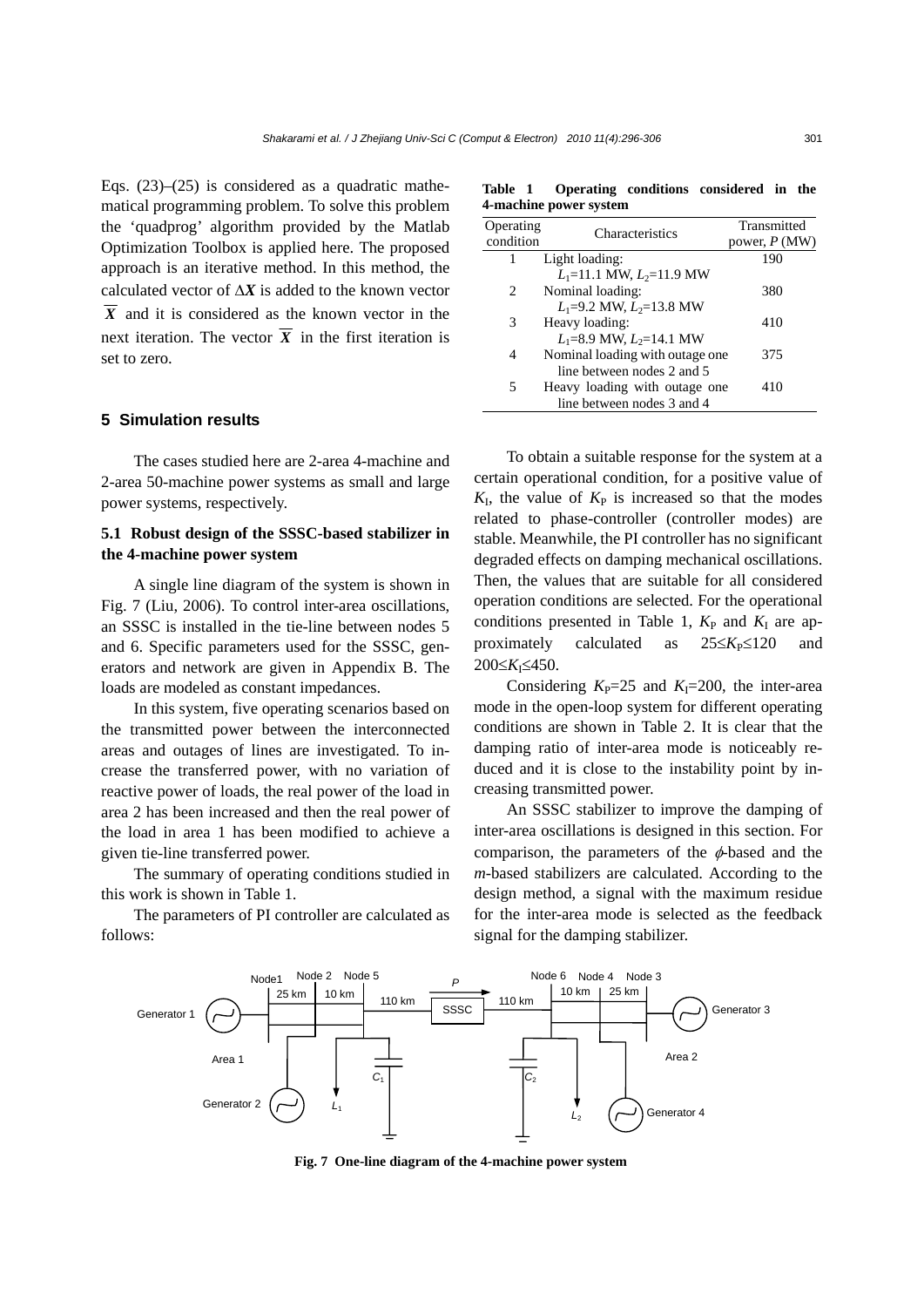| Operating<br>condition      | Eigenvalue          | $\zeta(% )$ |
|-----------------------------|---------------------|-------------|
|                             | $-0.436 \pm i2.924$ | 14.748      |
| $\mathcal{D}_{\mathcal{A}}$ | $-0.183 \pm 1.640$  | 11.089      |
| 3                           | $-0.0469 \pm 1.838$ | 2.551       |
| 4                           | $-0.081 \pm j1.559$ | 5.188       |
| 5                           | $-0.015 \pm 1.792$  | 0.837       |
|                             |                     |             |

**Table 2 Inter-area mode in an open-loop system for the 4-machine power system**

Table 3 shows residues for the inter-area mode for different operational conditions. It can be seen from Table 3 that:

1. When the stabilizer is applied for the phase control channel (the  $\phi$ -based stabilizer), the residues for the inter-area mode for different local feedback signals are higher than when the stabilizer is used for the magnitude control channel (the *m*-based stabilizer).

2. Angles of residues for the *m*-based stabilizer are positive and for the  $\phi$ -based stabilizer are negative, therefore the *m*-based stabilizer must have a lead structure and the  $\phi$ -based stabilizer must have a lag structure.

3. Variation of the current in the transmission line, where the SSSC is installed, is the best signal for both stabilizers.

Considering the line current as the feedback signal, the magnitude of residue for inter-area mode for  $K_{\rm I}$ =200 and different values of  $K_{\rm P}$  is shown in Fig. 8a. Also, the magnitude of residues for inter-area mode for  $K_{P}$ =25 and different values of  $K_{I}$  is shown in Fig. 8b. It was confirmed that for different acceptable values of  $K_{\rm P}$  and  $K_{\rm I}$ , the magnitude of residues for inter-area mode for the SSSC  $\phi$ -based stabilizer is higher than that of the *m*-based stabilizer. SSSC phase-based stabilizer SSSC magnitude-based stabilizer



**Fig. 8 Magnitude of residue for inter-area mode with (a)**  $K_I = 200$  and (b)  $K_p = 25$  (line current as feedback signal)

| Operating | SSSC-based         | Input signal                  |                               |                              |  |  |  |  |
|-----------|--------------------|-------------------------------|-------------------------------|------------------------------|--|--|--|--|
| condition | damping stabilizer | $\Delta I$                    | $\Delta P$                    | $\Delta Q$                   |  |  |  |  |
|           | $\phi$ -based      | $1.13\angle -77.230^{\circ}$  | $0.99\angle -78.480^{\circ}$  | $0.41\angle -75.320^{\circ}$ |  |  |  |  |
|           | <i>m</i> -based    | $0.65 \angle 84.920^{\circ}$  | $0.61 \angle 84.440^{\circ}$  | $0.21\angle 83.610^{\circ}$  |  |  |  |  |
| 2         | $\phi$ -based      | $3.57\angle -110.20^{\circ}$  | $2.04\angle -126.69^{\circ}$  | $3.18\angle -105.49^{\circ}$ |  |  |  |  |
|           | <i>m</i> -based    | $0.75\angle 112.40^{\circ}$   | $0.43\angle 95.910^{\circ}$   | $0.67 \angle 117.11^{\circ}$ |  |  |  |  |
| 3         | $\phi$ -based      | $3.46\angle -153.23^{\circ}$  | $1.16\angle -176.38^{\circ}$  | $3.23\angle -151.76^{\circ}$ |  |  |  |  |
|           | <i>m</i> -based    | $0.64 \angle 105.03^{\circ}$  | $0.28 \angle 87.430^{\circ}$  | $0.65 \angle 106.16^{\circ}$ |  |  |  |  |
| 4         | $\phi$ -based      | $3.36\angle -132.03^{\circ}$  | $1.043\angle -150.60^{\circ}$ | $3.30\angle -131.28^\circ$   |  |  |  |  |
|           | <i>m</i> -based    | $0.55\angle 101.85^{\circ}$   | $0.24\angle 83.29^{\circ}$    | $0.54\angle 102.6^{\circ}$   |  |  |  |  |
| 5         | $\phi$ -based      | $3.184\angle -149.75^{\circ}$ | $1.15\angle -171.57^{\circ}$  | $3.05\angle -150.82^{\circ}$ |  |  |  |  |
|           | <i>m</i> -based    | $0.59\angle 102.39^{\circ}$   | $0.21\angle 80.57^{\circ}$    | $0.56\angle 101.33^{\circ}$  |  |  |  |  |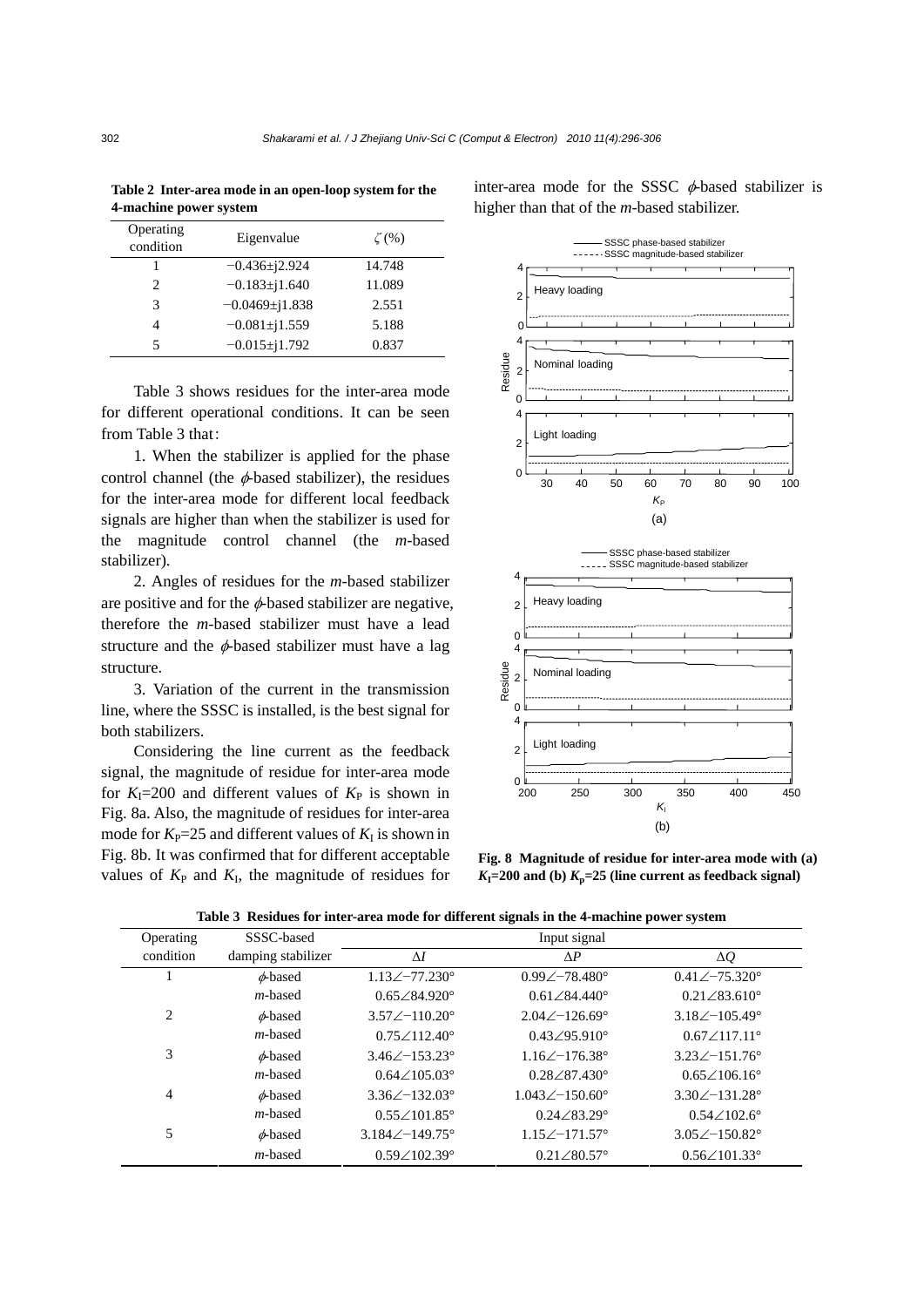It was assumed that the desired minimum damping ratio for the inter-area mode in each operational condition was  $\zeta = 20\%$ . According to the frequency of oscillation modes in the open-loop system, the value of  $\overline{\omega}_q$  in Eq. (26) had been set to 1, 3, 4 rad/s. The time constant of the stabilizer was set as *T*=0.4 s. Also, the effects of the stabilizer on other modes must be considered, so that the damping ratios of other modes have been increased or do not become less than a specific value and the variations of their frequencies must be acceptable. To improve the damping ratio of inter-area mode to a desired value, the parameters of the proposed robust stabilizer were calculated and shown in Table 4. These values show that the loop gains of the  $\phi$ -based stabilizer were smaller than those of the *m*-based stabilizer. In other words, the φ-based stabilizer was more effective for damping inter-area oscillations.

**Table 4 Parameters of the proposed robust stabilizers in the 4-machine power system**

| SSSC-based      |          |         |          |                |
|-----------------|----------|---------|----------|----------------|
| stabilizer      | $x_2$    | $x_1$   | $x_0$    | $ f(i\omega) $ |
| <i>m</i> -based | 0.256.57 | 0.34079 | 0.06916  | 0.7165         |
| $\phi$ -based   | 0.006.59 | 0.05207 | 0.142.61 | 0.0952         |

The loop gains of stabilizers  $(|f(j\omega)|)$  were typically calculated at a frequency of ω=2 rad/s

Inter-area mode in the closed-loop system for different operational conditions (Tables 5 and 6) show that the damping ratio of the inter-area mode has been improved to the desired value.

For completeness and verification of the designed stabilizers, a three-phase fault was applied to the test system at bus 6 with a fault duration of 0.02 s. The fault was cleared without line switching.

Since generators 1 and 3 have the most contribution in the inter-area mode, typically the swing angle of generator 1 with respect to generator 3, for operation conditions 3 and 5 are shown in Fig. 9. It shows that the SSSC-based stabilizers can effectively damp inter-area oscillations.

# **5.2 Robust design of the SSSC-based stabilizer in a 50-machine power system**

The 50-machine power system was a moderately sized system that included all the modeling features and the complexity of a large-scale power system.

**Table 5 Closed-loop inter-area mode in an SSSC**  φ**-based stabilizer for the 4-machine power system**

| Operating<br>condition        | Eigenvalue          | $\zeta$ (%) |
|-------------------------------|---------------------|-------------|
|                               | $-1.218\pm i3.111$  | 36.45       |
| $\mathfrak{D}_{\mathfrak{p}}$ | $-0.376 \pm j1.362$ | 26.61       |
| 3                             | $-0.405 \pm j1.685$ | 23.37       |
| 4                             | $-0.310\pm1.412$    | 21.44       |
| 5                             | $-0.335 \pm 1.634$  | 20.08       |

**Table 6 Closed-loop inter-area modes in an SSSC** *m*-**based stabilizer for the 50-machine power system**

| Operating<br>condition | Eigenvalue           | $\zeta$ (%) |
|------------------------|----------------------|-------------|
|                        | $-1.298 \pm i 3.024$ | 39.44       |
| 2                      | $-0.421 \pm i1.438$  | 28.09       |
| 3                      | $-0.408 \pm 1.689$   | 23.48       |
| 4                      | $-0.335 \pm j1.594$  | 20.56       |
| 5                      | $-0.334 \pm 1.625$   | 20.13       |



**Fig. 9 Swing angle of generator 1 with respect to gen-**

This system contained 44 generators represented by a classical model and 6 generators represented by a two-axis model and equipped with an exciter. No PSS was installed in the system. The system data was given in (Vittal, 1992; Liu, 2006). Loads were modeled as constant impedances. The operational conditions were characterized by increasing the real power generation at buses 93 and 110 without any variation in loads of the system. Amongst transmission lines,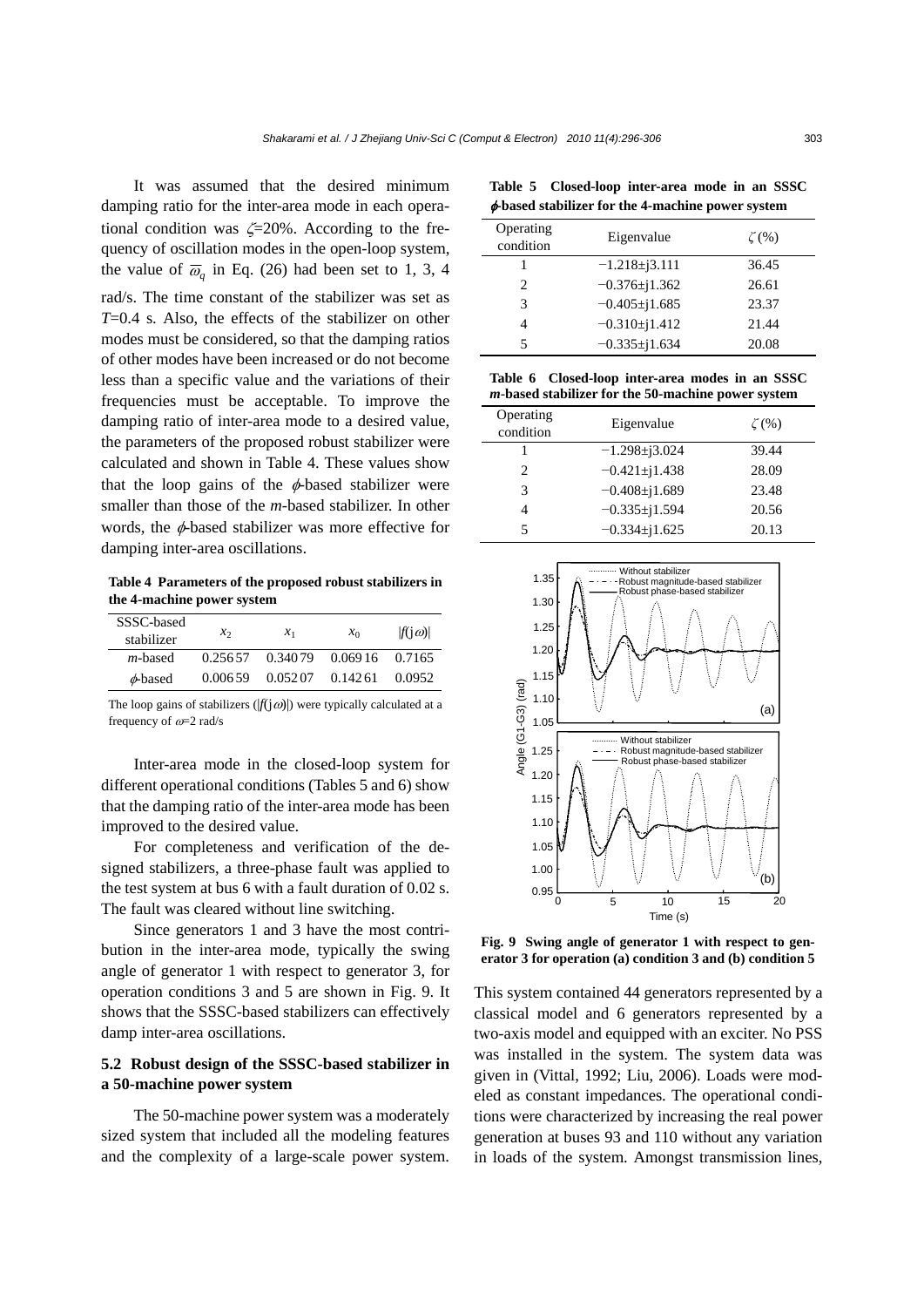outage of lines 2–6 has the most effect on the reduction of damping critical inter-area mode. Operating conditions in Table 7 were considered for robust design of the system. For different operational conditions, the load flow was undertaken and eigenvalues of the system were calculated.

**Table 7 Considered operating conditions in the 50-machine power system** 

| Operating<br>condition | Characteristics                                  |
|------------------------|--------------------------------------------------|
| 1                      | Light loading: $P_{g93}$ , $P_{g110}$ =1100 MW   |
| 2                      | Nominal loading: $P_{g93}$ , $P_{g110}$ =1400 MW |
| 3                      | Heavy loading: $P_{g93}$ , $P_{g110}$ =1700 MW   |
|                        | Nominal loading with outage lines 2–6            |

Table 8 shows inter-area modes of this system for each operational condition. By increasing the generation level at buses 93 and 110, it can be seen that the damping ratio of inter-area mode 1 with the frequency around 0.42 Hz decreased but the damping ratio of inter-area mode 2 with a frequency close to 0.65 Hz was approximately constant. Therefore, inter-area mode 1 was considered as a critical mode and the goal of the SSSC was to improve damping of the mode.

**Table 8 Inter-area modes in an open-loop system for the 50-machine power system**

| Operating                   | Eigenvalue                                 |        | $\zeta$ (%)   |      |
|-----------------------------|--------------------------------------------|--------|---------------|------|
| condition                   | Mode 1                                     | Mode 2 | Mode 1 Mode 2 |      |
|                             | $-0.036\pm i2.765 -0.202\pm i4.099$        |        | 1.30          | 4.92 |
| $\mathcal{D}_{\mathcal{L}}$ | $-0.015 \pm j2.664 -0.198 \pm j4.081$      |        | 0.57          | 4.84 |
| 3                           | $0.017 \pm i2.524 -0.193 \pm i4.055 -0.69$ |        |               | 4.75 |
| 4                           | $0.002 \pm i2.595 -0.191 \pm i4.055 -0.08$ |        |               | 4.70 |

In this system, the variation of the line current magnitude was considered to be the feedback signal. The best installing location for the SSSC was selected in the residue analysis. By calculating residues in different locations in the studying system, the line 66-63 was selected as the optimal location for the SSSC.

The purpose of the SSSC-based stabilizer in this power system is to increase the damping ratio of interarea mode 1 to a maximum possible value. In Eq. (26), we set  $\overline{\omega}_a = 1$ , 3, 4 rad/s and *T*=0.4 s. Parameters of the robust stabilizer are shown in Table 9.

The closed-loop inter-area modes are shown in Table 10. It can be seen that the damping ratio of critical inter-area mode for different operational conditions had been improved. Also, the stabilizer had no significant effect on non-critical inter-area mode. Moreover, the  $\phi$ -based stabilizer, compared with the *m*-based stabilizer, was more effective for damping critical inter-area oscillations.

**Table 9 Parameters of robust SSSC damping stabilizers in the 50-machine power system** 

| SSSC-based stabilizer | $\mathcal{X}$ | $\mathcal{X}_1$ | $x_0$   |
|-----------------------|---------------|-----------------|---------|
| <i>m</i> -based       | 0.034.46      | 0.11623         | 0.09800 |
| $\phi$ -based         | 0.07605       | 0.34960         | 0.42380 |

**Table 10 Closed-loop inter-area modes in SSSC-based stabilizers for the 50-machine power system** 

|                | Operating SSSC-based |                         | Eigenvalue                  | $\zeta$ (%) |      |
|----------------|----------------------|-------------------------|-----------------------------|-------------|------|
| condition      | stabilizer           |                         | Mode 1 Mode 2 Mode 1 Mode 2 |             |      |
| 1              | $\phi$ -based        | $-0.195\pm -0.217\pm$   |                             | 6.89        | 5.24 |
|                |                      |                         | $i2.824$ $i4.137$           |             |      |
|                | <i>m</i> -based      | $-0.072 \pm -0.214 \pm$ |                             | 2.58        | 5.20 |
|                |                      |                         | $i2.785$ $i4.107$           |             |      |
| $\overline{2}$ | $\phi$ -based        | $-0.213+ -0.212+$       |                             | 7.83        | 5.14 |
|                |                      | 12.711                  | j4.119                      |             |      |
|                | <i>m</i> -based      | $-0.053 \pm -0.209 \pm$ |                             | 1.97        | 5.11 |
|                |                      |                         | $i2.684$ $i4.088$           |             |      |
| 3              | $\phi$ -based        | $-0.279 \pm -0.195 \pm$ |                             | 10.9        | 4.75 |
|                |                      |                         | $i2.534$ $i4.102$           |             |      |
|                | $m$ -based           | $-0.022 \pm -0.202 \pm$ |                             | 0.86        | 4.97 |
|                |                      |                         | $i2.545$ $i4.062$           |             |      |
| $\overline{4}$ | $\phi$ -based        | $-0.172 \pm -0.194 \pm$ |                             | 6.52        | 4.75 |
|                |                      |                         | $i2.633$ $i4.081$           |             |      |
|                | <i>m</i> -based      | $-0.033 \pm -0.198 \pm$ |                             | 1.26        | 4.87 |
|                |                      |                         | $i2.615$ $i4.061$           |             |      |

To demonstrate the effectiveness of the proposed stabilizers in the 50-machine power system, a three-phase fault was applied on bus 7 for a duration of 0.03 s. The fault is cleared without the line tripping. Since generators 93, 95, and 145 had the most contribution in the oscillations of the critical mode, typically the swing angle of generator 93 with respect to generator 145 when the generation level at buses 93 and 110 was set to 1600 MW, is shown in Fig. 10. It can be seen that the SSSC damping stabilizer can effectively damp inter-area oscillations.

A comparative study between the method of (da Cruz and Zanetta, 1997; Zanetta and da Cruz, 2005) and ours to design PSS showed that, for power systems in the presence of FACTS devices to improve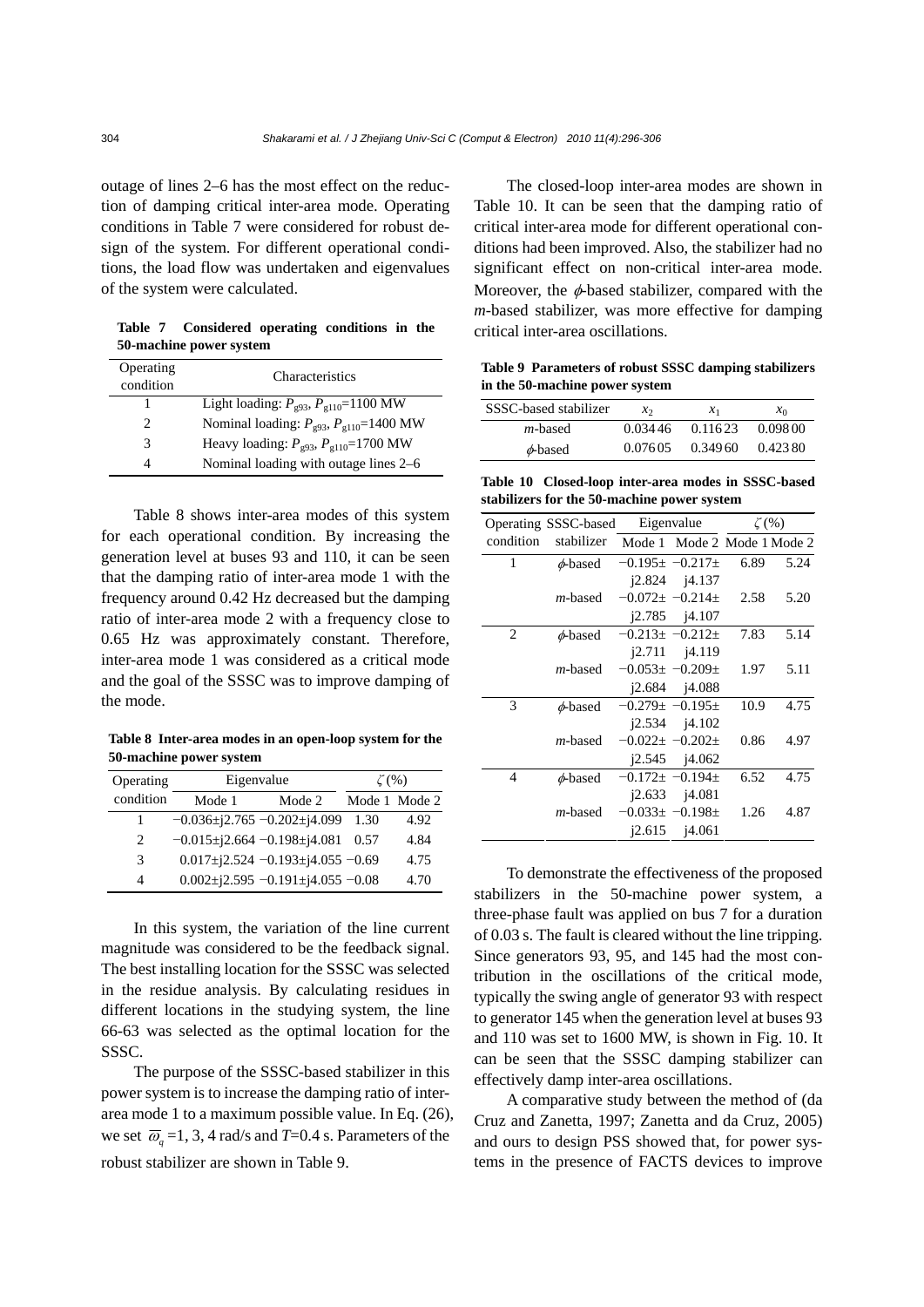damping mechanical oscillations, the stabilizer may need a lag structure instead of a leading structure. On the other hand, it was feasible that the parameters of the stabilizer can be robust with variations of operational conditions. Moreover, comparisons of our results with those of (Wang, 1999; Kazemi *et al*., 2005; Castro *et al.*, 2007) revealed that the SSSC-phase based stabilizer can effectively damp mechanical oscillations, even more effectively than that of the magnitude-based stabilizer.



**Fig. 10 Swing angle of generator 93 with respect to generator 145 for** *P***g93=***P***g110=1600 MW** 

## **6 Conclusion**

The use of quadratic mathematical programming to design a robust SSSC-based stabilizer for a power system working at various operational conditions is studied in this paper. In this method, the gain and the phase of the stabilizer are calculated simultaneously. The objective function is considered as a particular measure of the stabilizer gain. Constraints of the problem are derived for lead and lag structures. The best location and feedback signal for the SSSC-based stabilizer are selected in residue analysis. Magnitudeand phase-based stabilizers as two types of stabilizer are presented for the SSSC. The suggested robust design technique is successfully applied for an SSSC installed in a small and large multi-machine power system for damping inter-area oscillations. Performance of the robust stabilizer, tuned using the suggested technique, is verified through eigenvalue analysis and nonlinear simulation results. Results show that when the SSSC stabilizer is used for phase control channel, in comparison with the magnitude control channel, it is more effective for damping interarea oscillations.

#### **References**

- Anderson, P.M., Fouad, A.A., 1977. Power System Control and Stability. Iowa State University Press, Iowa, USA, p.233-308.
- Castro, M.S., Nassif, A.B., da Costa, V.F., da Silva, L.C.P., 2004. Impacts of FACTS Controllers on Damping Power Systems Low Frequency Electromechanical Oscillations. Transmission and Distribution Conf. and Exposition, p.291-296.
- Castro, M.S., Ayres H.M, da Costa, V.F., da Silva, L.C.P., 2007. Impacts of the SSSC control modes on small-signal and transient stability of a power system. *Electr. Power Syst. Res.*, **77**(1):1-9. [doi:10.1016/j.epsr.2006.01.003]
- Chen, J., Lie, T.T., Vilathgamuwa, D.M., 2003. Enhancement of power system damping using VSC-based series connected FACTS controllers. *IEE Proc.-Gener. Transm. Distr.*, **150**(3):353-359. [doi:10.1049/ip-gtd:20030021]
- da Cruz, J.J., Zanetta, L.C., 1997. Stabilizer design for multimachine power system using mathematical programming. *Int. J. Electr. Power Energy Syst.*, **19**(8):519-523. [doi:10.1016/S0142-0615(97)00023-9]
- Dorf, R.C., Bishop, R.H., 2005. Modern Control Systems. Prentice Hall, New Jersey, USA, p.485-554.
- Farsangi, M.M., Song, Y.H., Lee, K.Y., 2004. Choice of FACTS devices control inputs for damping inter-area oscillations. *IEEE Trans. Power Syst.*, **19**(2):1135-1142. [doi:10.1109/TPWRS.2003.820705]
- Gyugyi, L., Schauder, C.D., Sen, K.K., 1997. Static synchronous series compensator: a solid-state approach to the series compensation of transmission lines. *IEEE Trans. Power Del.*, **12**(1):406-417. [doi:10.1109/61.568265]
- Haque, M.H., 2005. Damping improvement by FACTS devices: A comparison between STATCOM and SSSSC. *Electr. Power Syst. Res.*, **76**(9-10):865-872. [doi:10.1016/ j.epsr.2005.11.001]
- Jowder, F.A.L., 2005. Influence of mode of operation of the SSSC on the small disturbance and transient stability of a radial power system. *IEEE Trans. Power Syst.*, **20**(2): 935-942. [doi:10.1109/TPWRS.2005.846121]
- Kazemi, A., Ladjevardi, M., Masoum, M.A.S., 2005. Optimal selection of SSSC based damping stabilizer parameters for improving power system dynamic stability using genetic algorithm. *Ir. J. Sci Technol. Trans. B Eng.*, **29**(B1): 1-10.
- Liu, S., 2006. Assessing Placement of Controller and Nonlinear Behavior of Electrical Power System Using Normal Form Information. PhD Thesis, Iowa State University, USA, p.128-133.
- Noroozian, M., Ghandhari, M., Andersson, G., Gronquist, J., Hiskens, I.A., 2001. A robust control strategy for shunt and series reactive compensators to damp electromechanical oscillations. *IEEE Trans. Power Del.*, **16**(4): 812-817. [doi:10.1109/61.956774]
- Pourbeik, P., Gibbard, M.J., 1996. Damping and synchronizing torques induced on generators by FACTS stabilizers in multimachine power systems. *IEEE Trans. Power Syst.*, **11**(4):1920-1925. [doi:10.1109/59.544664]